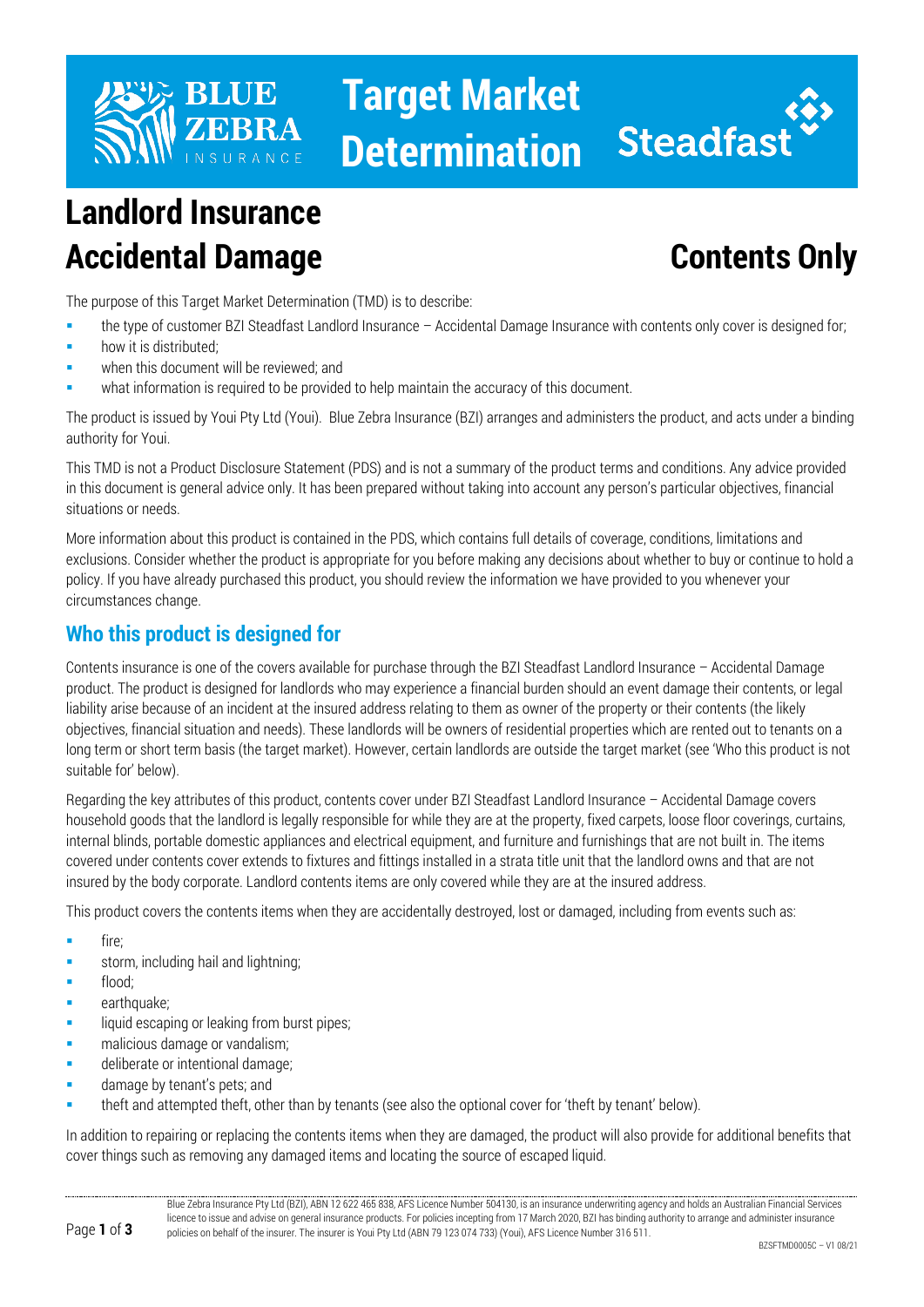



The product also provides some additional covers for situations such as when the landlord's keys have been stolen, for malicious damage or vandalism to a body corporate building that the landlord is liable for, or where there is electric motor burnout in certain contents items.

Another key attribute of BZI Steadfast Landlord Insurance – Accidental Damage is cover for legal liability. This provides protection to the landlord if they become liable to pay for the death of or injury to unrelated people, or damage to their property, for incidents in relation to them owning the property and landlord contents at the insured address.

There are also some optional covers for purchase to meet more specific objectives, financial situation and needs of landlords. Where included on the policy, these covers are further key attributes of BZI Steadfast Landlord Insurance – Accidental Damage:

- (a) **Theft by tenant** designed for landlords who may experience a financial burden from the theft of contents items by their tenant or a visitor of their tenant. Further, when there is a claim paid for theft by tenant this cover may provide an additional benefit for limited legal expenses that the landlord incurs when seeking to recover from the tenant (or their visitor).
- (b) **Loss of rent** designed for landlords who may experience a financial burden if the property becomes uninhabitable or untenantable and as a result they do not get rental income. For example if there is damage or destruction of the contents at the insured address, or the tenants are unable to access the property due to damage or destruction at a nearby property.
- (c) **Rent default** designed for landlords who may experience a financial burden if their tenant stops paying the rent that is owed under a long term rental agreement, including if they vacate the property without giving the required notice and leaving unpaid rent, or stop paying rent and refuse to vacate the property.
- (d) **Special contents** designed for landlords that are the owners of landlord contents items that are more valuable in nature who want to make sure they are insured for their full value if they experience a financial loss as a result of those items being damaged.

All the above key attributes make BZI Steadfast Landlord Insurance – Accidental Damage cover likely to be consistent with the likely objectives, financial situation and needs of the target market because it provides cover, or the option to add cover, for events that may result in significant damage to the landlord's contents, or loss of rental income from the property. The product provides coverage for the typical types of contents items that landlords expect to be considered part of the insured property. The product also provides coverage for legal liability arising because of incidents at the insured address that the landlord may be liable for given their ownership of the property.

#### **Who this product is not suitable for**

This product is not suitable for landlords whose contents are:

- **Part of a hotel, motel or bed and breakfast accommodation;**
- **part of a boarding house or hostel;**
- contained within a dwelling that is poorly maintained and not in an occupiable, liveable condition.

#### **Distribution conditions**

BZI Steadfast Landlord Insurance – Accidental Damage can only be purchased through a Steadfast broker authorised by BZI. BZI has contractual arrangements with Steadfast brokers (including their Authorised Representatives) who are appropriately licensed to sell their products, and as part of their licensing these brokers have adequate training to provide this product to their customers. BZI has a range of supervision and monitoring procedures, and provides training and support regarding the process to follow for getting quotes for this product and administering the policies once purchased.

When completing a quote, the BZI processes include a number of questions that enable the collection of information that help to determine if the applicant is within the target market for this product, if we will insure them and their contents, and for what premium and excess. The customer should always answer these questions accurately and check with their intermediary if they are not sure what a question means.

These conditions make it likely that BZI Steadfast Landlord Insurance – Accidental Damage will only be distributed to consumers within the target market for this product because the brokers have knowledge of the policy terms and conditions, and processes are designed to identify instances where a policy is not suitable for the applicant.